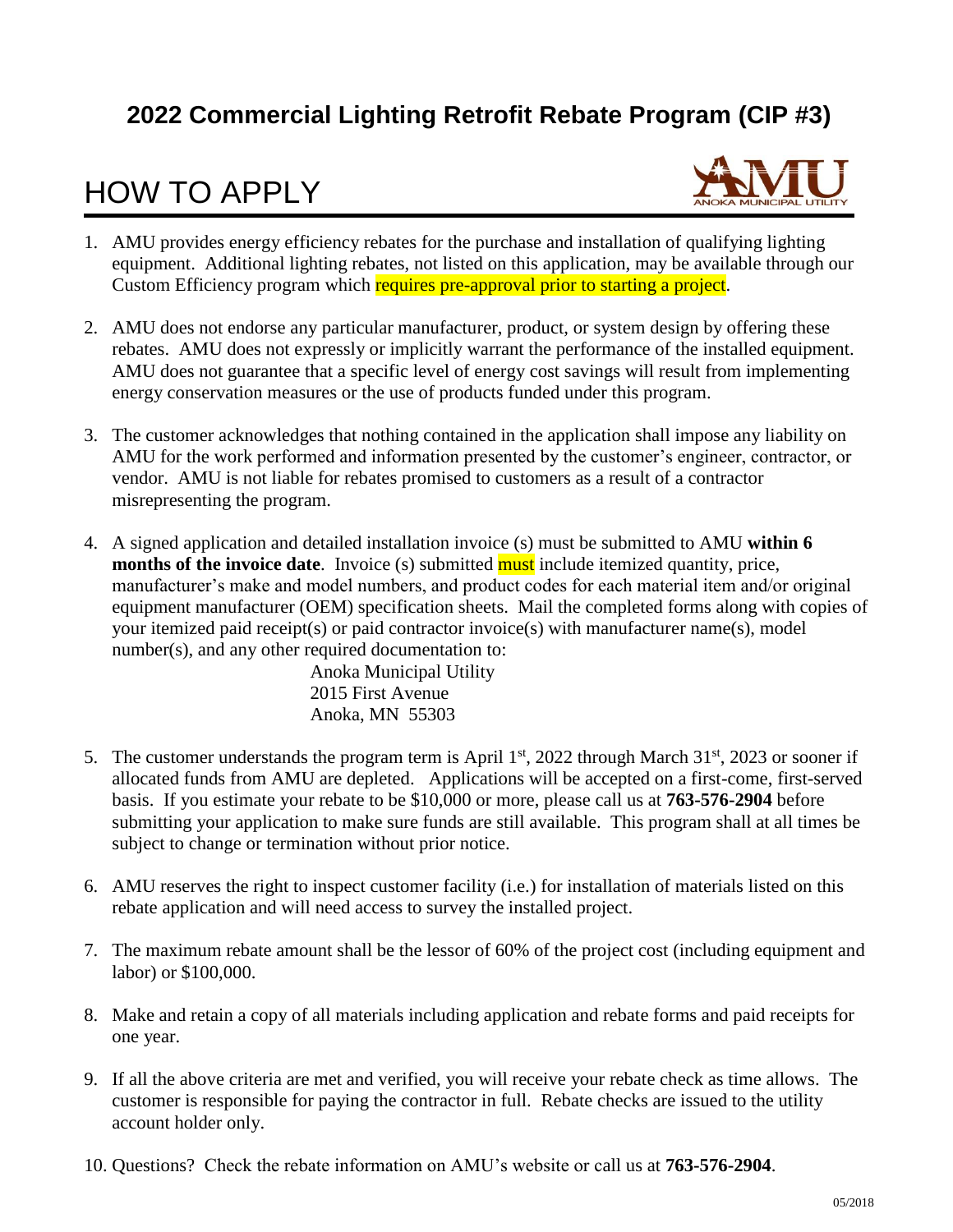

### Qualified Equipment

#### Automatic Controls

Rebate requires permanent installation of equipment. Occupancy sensors may be wall or ceiling mounted passive infrared, ultrasonic, or dual technology sensors.

#### Energy Star® Qualified LED Lamps

Rebates are base on 1 for 1 replacement of incandescent or halogen lamps with Energy Star® qualified LED lamps (screw or pin based). Rebates are based on wattage per lamp, not total fixture wattage.

#### Energy Star® Qualified Commercial LED Downlights

Rebates are base on 1 for 1 replacement of incandescent fixtures with Energy Star® qualified commercial LED downlights. Rebates are based on total fixture wattage. Fixture must be commercial downlight; not all products listed qualify for rebates.

#### Refrigerated LED Case Lighting

Rebates are base on 1 for 1 replacement of T12 or T8 linear 5-6 foot fluorescent refrigerated case door lighting with 5-6 foot LED refrigerated case door strip lighting. Rebates are per door, not per lamp.

#### Energy Star® LED Canopy, Soffit and Wall Pack Fixtures

Rebates are base on 1 for 1 replacement of HID canopy, soffit or wall pack fixtures with LED fixtures. Rebates are based on total fixture wattage.

All replacement fixtures/bulbs must have DLC QPL listing to be considered for rebate reimbursement.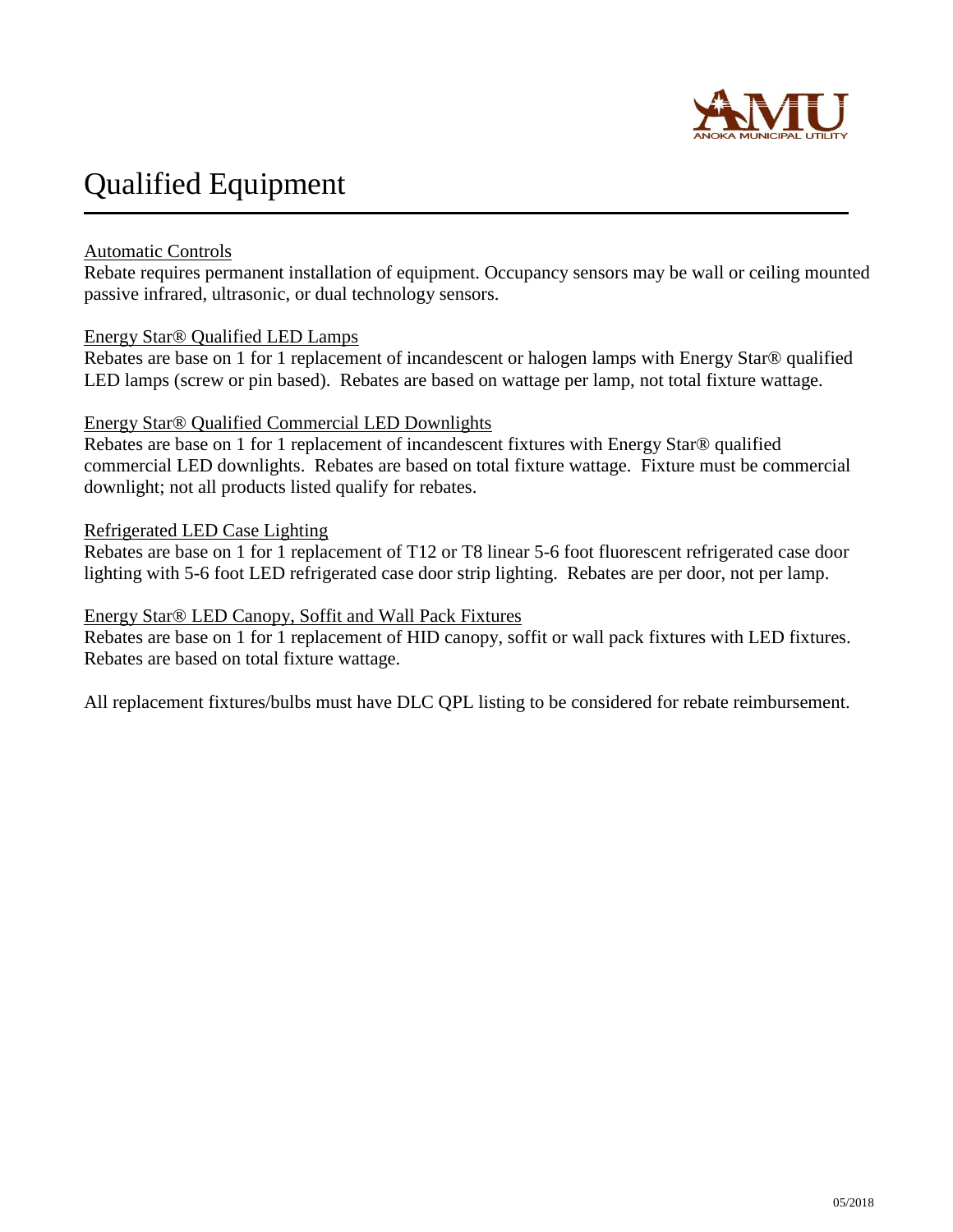## Program Specific Rules



Retrofit systems must result in a net load reduction in kW usage from that of the existing lighting system.

#### Inspection and Verification

The Utility reserves the right to conduct inspections of any and all installations. One sample of each type of old lamp or ballast must be retained for at least 90 days. If the Utility finds that the customer has not complied with its rules any rebate the customer has received must be returned to the Utility.

#### Installation and Rebate Amounts-Rebate Limitations

Installation should be completed before submitting rebate application. In no case will the rebate paid by the Utility exceed the purchase price of the equipment. The Utility will issue rebates in the form of checks unless the utility account is delinquent in which a credit will be applied.

#### Invoice and Payment

The customer must notify the Utility and submit invoices specifying the quantity and price of all materials purchased, the date ordered, installation costs and applicable taxes. The invoices should also contain the contractor's name and address as well as the customer's name and installation address. Rebate checks will only be issued and mailed to the utility account holder.

#### Equipment Eligibility Requirements

All equipment must be new and meet specification requirements.

#### Tax Information

The Utility will not be responsible for any tax liability imposed as a result of the rebate payment(s). Customers are advised to consult their tax advisors before submitting rebate requests.

#### Disclaimer

The Utility gives no warranties, expressed or implied, with respect to equipment operation, material, workmanship, manufacturing, or energy or cost savings. In no event shall the Utility be liable for any incidental or consequential damage. The Utility is not responsible for the disposal of lamps and/or ballasts replaced as a result of this program.

#### **Privacy**

Information contained in this rebate application may be shared with the Department of Commerce and the Minnesota Municipal Power Agen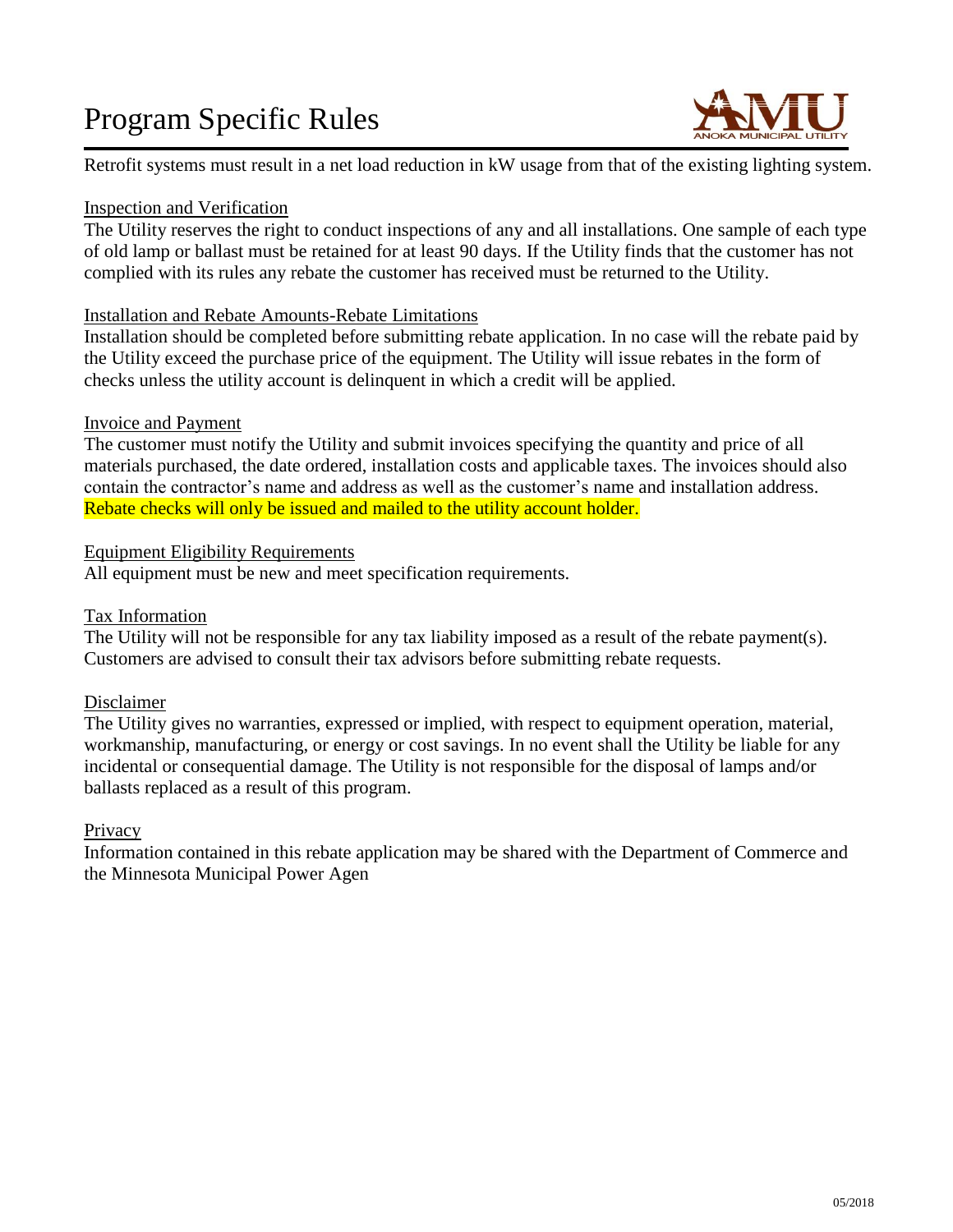# Commercial Lighting Rebate Application



#### **April 1st , 2022 – March 31st , 2023**

| <b>General Information</b>                                                                                                                                                                                                                                                               |        |             |            |                                                          |  |
|------------------------------------------------------------------------------------------------------------------------------------------------------------------------------------------------------------------------------------------------------------------------------------------|--------|-------------|------------|----------------------------------------------------------|--|
| <b>AMU CUSTOMER INFORMATION (Please print clearly)</b>                                                                                                                                                                                                                                   |        |             |            |                                                          |  |
| <b>Business Name:</b><br>Phone #:                                                                                                                                                                                                                                                        |        |             |            |                                                          |  |
| <b>Contact Name:</b>                                                                                                                                                                                                                                                                     |        |             |            |                                                          |  |
| <b>Mailing Address:</b>                                                                                                                                                                                                                                                                  |        |             |            |                                                          |  |
| City:                                                                                                                                                                                                                                                                                    | State: | Zip:        | Account #: |                                                          |  |
|                                                                                                                                                                                                                                                                                          |        |             |            | (see current AMU<br>electric bill for<br>account number) |  |
| AMU service address:                                                                                                                                                                                                                                                                     |        |             |            |                                                          |  |
| Enter equipment information<br>Complete the Lighting Retrofit Rebate Claim Sheet. Annual operating hours and input wattages for old and new<br>equipment must be provided. Rebate forms that are not legible or incomplete will not be processed.<br>Enter vendor/contractor information |        |             |            |                                                          |  |
| <b>VENDOR INFORMATION</b> (Please print clearly)                                                                                                                                                                                                                                         |        |             |            |                                                          |  |
| Vendor Name:<br>Phone #:                                                                                                                                                                                                                                                                 |        |             |            |                                                          |  |
| Vendor Contact:<br>Email:                                                                                                                                                                                                                                                                |        |             |            |                                                          |  |
|                                                                                                                                                                                                                                                                                          |        |             |            |                                                          |  |
| Vendor Address:                                                                                                                                                                                                                                                                          |        |             |            |                                                          |  |
| City:                                                                                                                                                                                                                                                                                    | State: | Zip:        |            |                                                          |  |
| <b>Customer Signature</b><br>I certify that all the information provided is accurate including claims of efficiency, size and customer information. I<br>have read the requirements and information on this form and agree that AMU may verify all the information I have<br>provided    |        |             |            |                                                          |  |
| <b>Customer Signature</b>                                                                                                                                                                                                                                                                |        | <b>Date</b> |            |                                                          |  |
| Attach necessary documentation and mail to:<br>Anoka Municipal Utility<br>2015 First Avenue<br>Anoka, MN 55303                                                                                                                                                                           |        |             |            |                                                          |  |

**APPROVED BY DATE REBATE AMOUNT ( CIP Program # 3 )**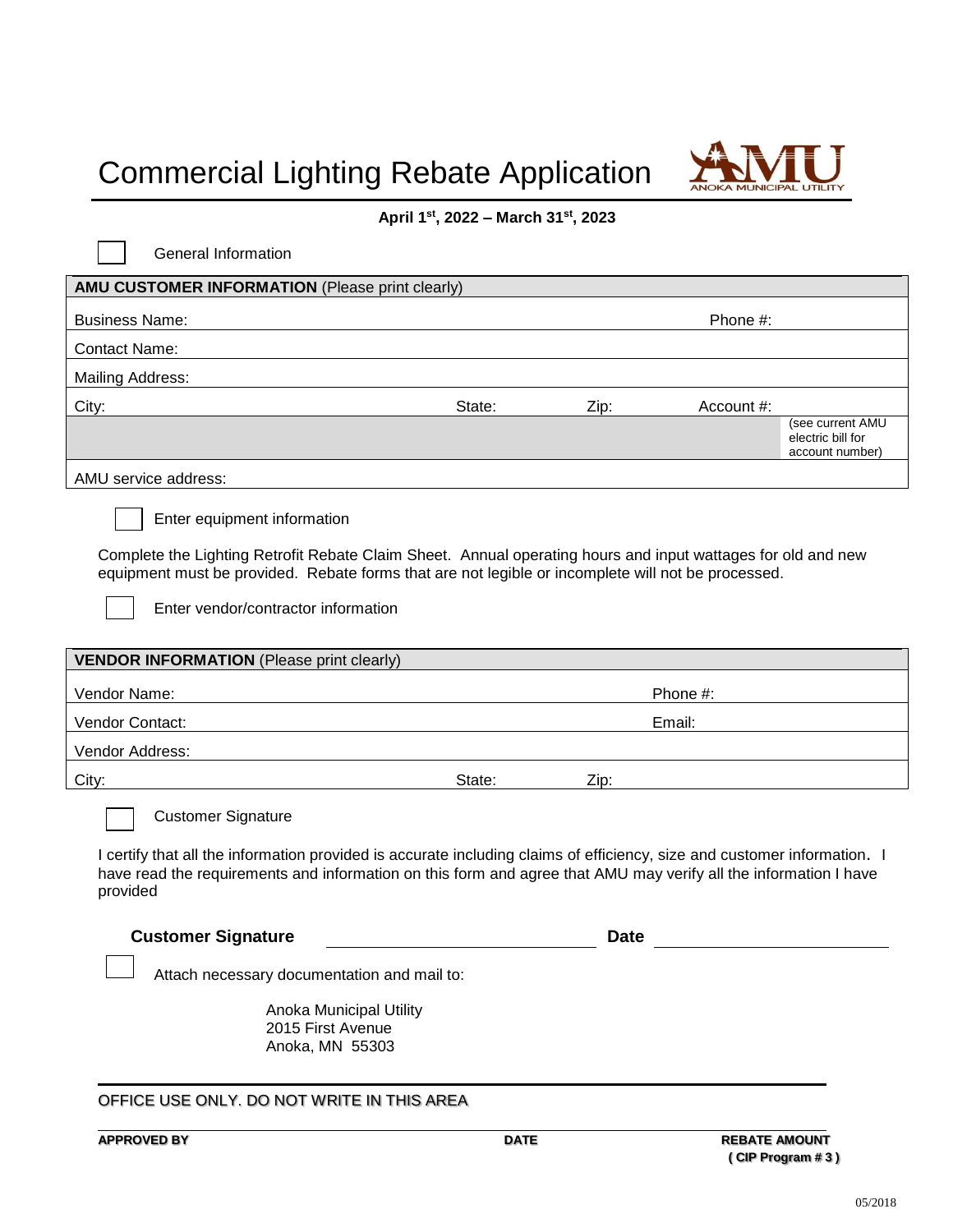| <b>AMU Lighting Retrofit Claim Sheet</b><br>April 1st, 2022 - March 31st, 2023                                                                                                                                                                                                                                                                                                                                                                                                                    | Rebate/Unit                                                                                                                                       | Quantity                                               | Rebate<br>Amount |  |  |  |  |
|---------------------------------------------------------------------------------------------------------------------------------------------------------------------------------------------------------------------------------------------------------------------------------------------------------------------------------------------------------------------------------------------------------------------------------------------------------------------------------------------------|---------------------------------------------------------------------------------------------------------------------------------------------------|--------------------------------------------------------|------------------|--|--|--|--|
| Fluorescent Lamps with T5 or T8 Electronic Ballasts - MUST HAVE PRIOR WRITTEN APPROVAL                                                                                                                                                                                                                                                                                                                                                                                                            |                                                                                                                                                   |                                                        |                  |  |  |  |  |
| <b>Automatic Controls</b>                                                                                                                                                                                                                                                                                                                                                                                                                                                                         |                                                                                                                                                   |                                                        |                  |  |  |  |  |
| Wall Mount                                                                                                                                                                                                                                                                                                                                                                                                                                                                                        | $50W - 300W$                                                                                                                                      |                                                        | \$<br>15.00      |  |  |  |  |
| <b>Occupancy Sensor Wall</b>                                                                                                                                                                                                                                                                                                                                                                                                                                                                      | > 300W                                                                                                                                            |                                                        | \$<br>25.00      |  |  |  |  |
| <b>Occupancy Sensor Ceiling</b>                                                                                                                                                                                                                                                                                                                                                                                                                                                                   | $50W - 300W$                                                                                                                                      | Must be permanently installed                          | \$<br>30.00      |  |  |  |  |
| <b>Ceiling Mount</b>                                                                                                                                                                                                                                                                                                                                                                                                                                                                              | > 300W                                                                                                                                            |                                                        | \$<br>40.00      |  |  |  |  |
| LED Wall Pack Fixtures - Interior & Exterior and Parking Garage Installations - Energy Star Qualified                                                                                                                                                                                                                                                                                                                                                                                             |                                                                                                                                                   |                                                        |                  |  |  |  |  |
| 25W or Less                                                                                                                                                                                                                                                                                                                                                                                                                                                                                       |                                                                                                                                                   |                                                        | \$35/fixture     |  |  |  |  |
| 26W to 60W                                                                                                                                                                                                                                                                                                                                                                                                                                                                                        |                                                                                                                                                   | Replaces incandescent, fluorescent, or HID<br>systems. | \$60/fixture     |  |  |  |  |
| $\geq 61W$                                                                                                                                                                                                                                                                                                                                                                                                                                                                                        |                                                                                                                                                   |                                                        | \$90/fixture     |  |  |  |  |
| Exterior LED Canopy and Soffit Fixtures - Energy Star Qualified                                                                                                                                                                                                                                                                                                                                                                                                                                   |                                                                                                                                                   |                                                        |                  |  |  |  |  |
| 25W to 60W                                                                                                                                                                                                                                                                                                                                                                                                                                                                                        |                                                                                                                                                   |                                                        | \$<br>75.00      |  |  |  |  |
| $\geq 61W$                                                                                                                                                                                                                                                                                                                                                                                                                                                                                        |                                                                                                                                                   | Replace HID systems with LED systems                   | \$<br>150.00     |  |  |  |  |
| on total new fixture wattage.                                                                                                                                                                                                                                                                                                                                                                                                                                                                     | LED area lighting fixtures. Rebates are based on one-for-one replacement of exterior HID fixtures with LED fixtures rated for exterior use. Based |                                                        |                  |  |  |  |  |
| 45W to 65W<br>66W to 89W<br>90W to 119W<br>120W to 140W<br>141W to 199W                                                                                                                                                                                                                                                                                                                                                                                                                           |                                                                                                                                                   |                                                        | \$85/fixture     |  |  |  |  |
|                                                                                                                                                                                                                                                                                                                                                                                                                                                                                                   |                                                                                                                                                   |                                                        | \$100/fixture    |  |  |  |  |
|                                                                                                                                                                                                                                                                                                                                                                                                                                                                                                   |                                                                                                                                                   | Replace HID systems with LED systems                   | \$125/fixture    |  |  |  |  |
|                                                                                                                                                                                                                                                                                                                                                                                                                                                                                                   |                                                                                                                                                   |                                                        | \$150/fixture    |  |  |  |  |
|                                                                                                                                                                                                                                                                                                                                                                                                                                                                                                   |                                                                                                                                                   |                                                        | \$175/fixture    |  |  |  |  |
| 200W to 550W                                                                                                                                                                                                                                                                                                                                                                                                                                                                                      |                                                                                                                                                   |                                                        | \$200/fixture    |  |  |  |  |
| Exterior LED fuel pump canopy fixtures (DCL QPL required) Rebates are based on one-for-one replacement of HID fuel pump canopy fixtures<br>with LED fuel pump canopy fixtures rates for exterior use. New fixtures must be listed on the DLC QPL as "Fuel Pump Canopy Luminaires".<br>Equipment must be hard-wired and rated for exterior use. Fixtures can be installed in either the canopy or soffit of the gas station building structure.<br>Rebates are based on total new fixture wattage. |                                                                                                                                                   |                                                        |                  |  |  |  |  |
| 45W to 89W                                                                                                                                                                                                                                                                                                                                                                                                                                                                                        |                                                                                                                                                   |                                                        | \$100/fixture    |  |  |  |  |
| 90W to 140W                                                                                                                                                                                                                                                                                                                                                                                                                                                                                       |                                                                                                                                                   | Replace HID systems with LED systems                   | \$125/fixture    |  |  |  |  |
| LED parking garage fixtures - Ceiling mount                                                                                                                                                                                                                                                                                                                                                                                                                                                       |                                                                                                                                                   |                                                        |                  |  |  |  |  |
| 25W to 60W                                                                                                                                                                                                                                                                                                                                                                                                                                                                                        |                                                                                                                                                   | Replaces incandescent, fluorescent, or HID             | \$115/fixture    |  |  |  |  |
| 61W to 100                                                                                                                                                                                                                                                                                                                                                                                                                                                                                        |                                                                                                                                                   | systems.                                               | \$130/fixture    |  |  |  |  |
| LED downlight luminaires (Not all energy start LED fixtures qualify). Rebates are based on one for one full fixture replacement with<br>Energy Star qualified LED hardwired and screw in downlight luminaires. New fixtures must be listed on Energy Star certified light fixtures<br>list as a "Downright" (recessed, surface mount or pendant). Rebates are based on total new fixture wattage.                                                                                                 |                                                                                                                                                   |                                                        |                  |  |  |  |  |
| $≤ 25W$                                                                                                                                                                                                                                                                                                                                                                                                                                                                                           |                                                                                                                                                   | Replaces incandescent, fluorescent, or HID             | \$30/fixture     |  |  |  |  |
| >25W                                                                                                                                                                                                                                                                                                                                                                                                                                                                                              |                                                                                                                                                   | systems.                                               | \$40/fixture     |  |  |  |  |
|                                                                                                                                                                                                                                                                                                                                                                                                                                                                                                   |                                                                                                                                                   |                                                        |                  |  |  |  |  |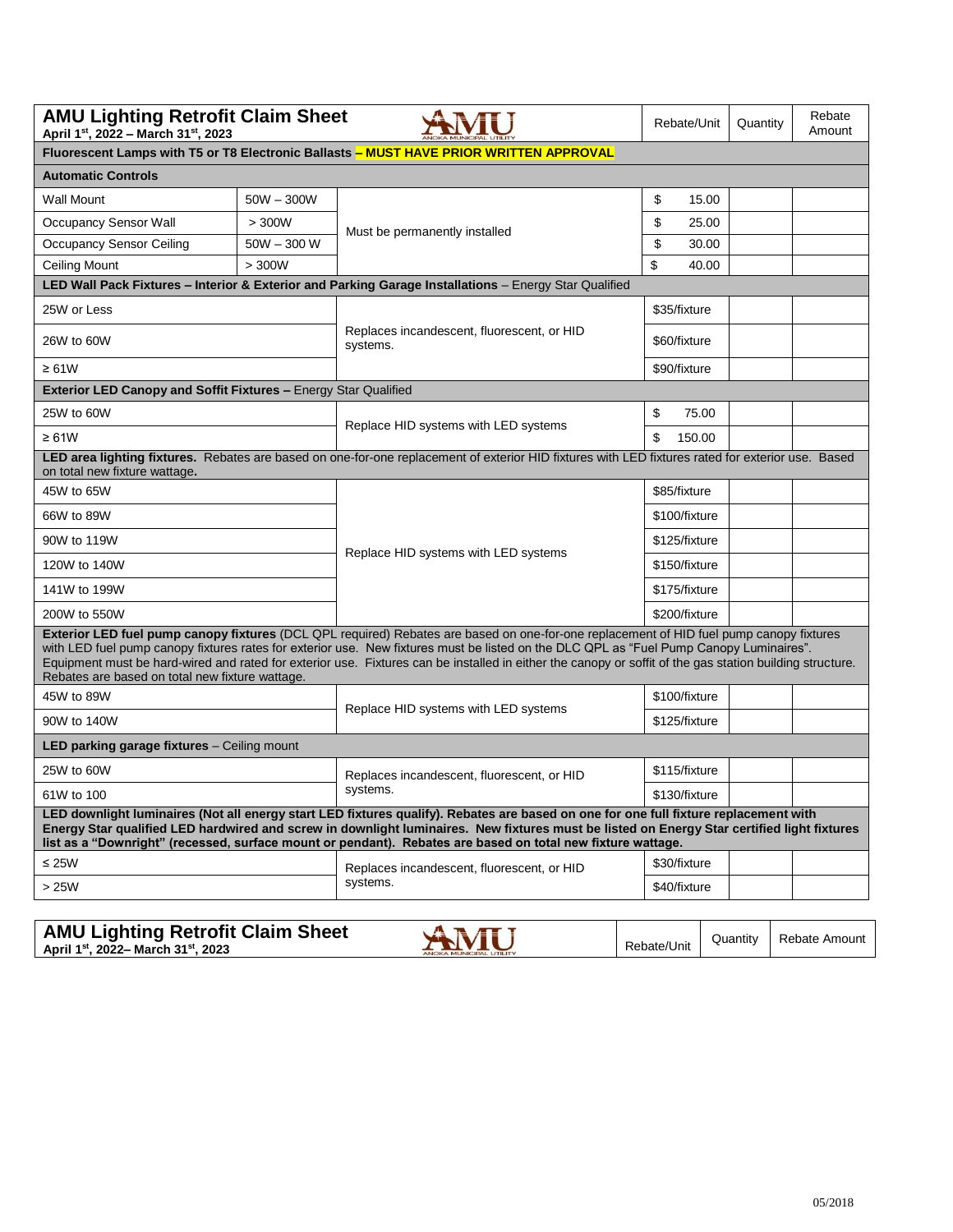| Energy Star Qualified Interior LED Lamps - Screw or Pin Type                                                                                                                                                                                     |             |                                                                                       |               |  |  |  |  |
|--------------------------------------------------------------------------------------------------------------------------------------------------------------------------------------------------------------------------------------------------|-------------|---------------------------------------------------------------------------------------|---------------|--|--|--|--|
| LED Lamp                                                                                                                                                                                                                                         | $5W - 10W$  |                                                                                       | \$3.00        |  |  |  |  |
| LED Lamp                                                                                                                                                                                                                                         | $10W - 20W$ | Replaces Incandescent, Halogen, CFL or Fluorescent<br>Lamps with a qualified LED Lamp | \$4.00        |  |  |  |  |
| LED Lamp                                                                                                                                                                                                                                         | $\geq 20W$  |                                                                                       | \$15.00       |  |  |  |  |
| LED 2' Troffer                                                                                                                                                                                                                                   | 19W-40W     |                                                                                       | \$16.00       |  |  |  |  |
| LED 2' Troffer                                                                                                                                                                                                                                   | 41W-100W    |                                                                                       | \$33.00       |  |  |  |  |
| LED 4' Troffer                                                                                                                                                                                                                                   | 19W-40W     | Replaces T12 or T8 system                                                             | \$25.00       |  |  |  |  |
| LED 4" Troffer                                                                                                                                                                                                                                   | 41W-100W    |                                                                                       | \$50.00       |  |  |  |  |
| <b>Refrigerator/Freezer LED Lighting</b>                                                                                                                                                                                                         |             |                                                                                       |               |  |  |  |  |
| LED Case Lamp                                                                                                                                                                                                                                    | $5' - 6'$   | Replaces T12 or T8 system with LED Case Lighting                                      | \$75.00       |  |  |  |  |
| <b>LED Fixture</b>                                                                                                                                                                                                                               | 25W or Less |                                                                                       | \$20.00       |  |  |  |  |
| <b>LED Fixture</b>                                                                                                                                                                                                                               | 26W to 50W  | Replaces Incandescent, Halogen, CFL or Fluorescent                                    | \$35.00       |  |  |  |  |
| <b>LED Fixture</b>                                                                                                                                                                                                                               | 51W to 75W  | Lamps with a qualified LED Lamp                                                       | \$50.00       |  |  |  |  |
| LED and LEC Exit Signs                                                                                                                                                                                                                           |             |                                                                                       | \$25.00       |  |  |  |  |
| LED high/low bay fixtures and retrofit kits (DLC QPL required). Rebates based on total new fixture/wattage                                                                                                                                       |             |                                                                                       |               |  |  |  |  |
|                                                                                                                                                                                                                                                  | < 95W       |                                                                                       | \$75/fixture  |  |  |  |  |
| LED high/low bay                                                                                                                                                                                                                                 | 95W-189W    |                                                                                       | \$130/fixture |  |  |  |  |
| fixtures<br>Retrofit kit for LED<br>high/low bay fixtures                                                                                                                                                                                        | 190W-290W   |                                                                                       | \$140/fixture |  |  |  |  |
|                                                                                                                                                                                                                                                  | 291W-464W   |                                                                                       | \$175/fixture |  |  |  |  |
|                                                                                                                                                                                                                                                  | $\geq 465W$ | Replaces HID systems                                                                  | \$200/fixture |  |  |  |  |
|                                                                                                                                                                                                                                                  | 95W-189W    |                                                                                       | \$35/fixture  |  |  |  |  |
|                                                                                                                                                                                                                                                  | 190W-290W   |                                                                                       | \$45/fixture  |  |  |  |  |
|                                                                                                                                                                                                                                                  | 291W-464W   |                                                                                       | \$75/fixture  |  |  |  |  |
|                                                                                                                                                                                                                                                  | $\geq 465W$ |                                                                                       | \$125/fixture |  |  |  |  |
| LED mogul screw-base replacements for HID lamps. (DLC QPL required). Rebates based on one-for-one replacement of HID mogul-based<br>screw-in lamps (sometimes referred to as "corn cob" or "beehive" lamps) with LED mogul-based screw-in lamps. |             |                                                                                       |               |  |  |  |  |
|                                                                                                                                                                                                                                                  | 30W-39W     |                                                                                       | \$25/lamp     |  |  |  |  |
| LED mogul screw-base                                                                                                                                                                                                                             | 40W-49W     | Replaces HID lamps                                                                    | \$35/lamp     |  |  |  |  |
| lamps                                                                                                                                                                                                                                            | 50W-79W     |                                                                                       | \$45/lamp     |  |  |  |  |
|                                                                                                                                                                                                                                                  | 80W-119W    |                                                                                       | \$55/lamp     |  |  |  |  |
|                                                                                                                                                                                                                                                  | $\geq$ 120W |                                                                                       | \$70/lamp     |  |  |  |  |
| Total Project Cost (must enter total cost to calculate rebate)                                                                                                                                                                                   |             |                                                                                       |               |  |  |  |  |
| <b>Total Rebate</b>                                                                                                                                                                                                                              |             |                                                                                       |               |  |  |  |  |